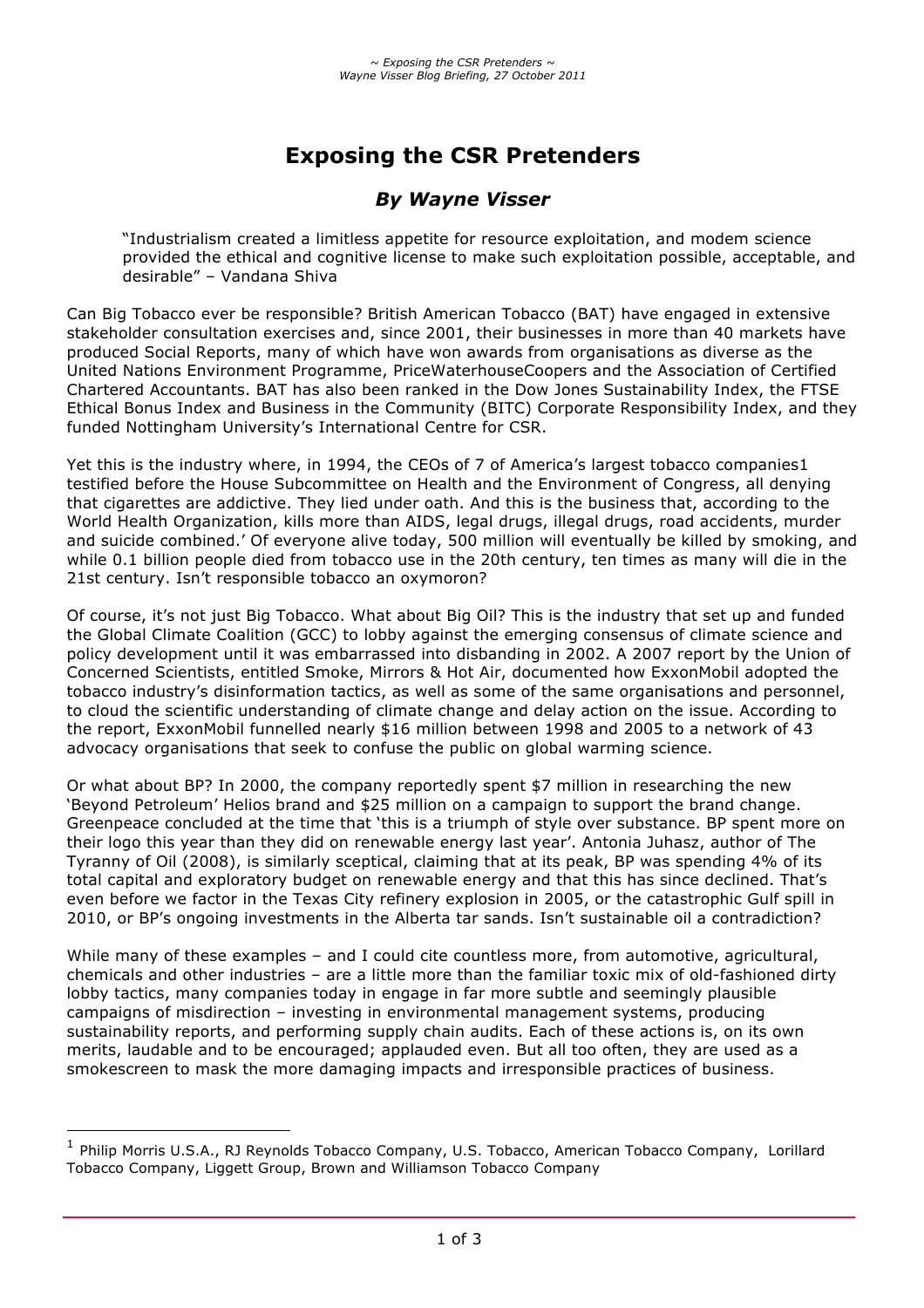Behind these actions lies a pervasive driver. According to the UN Global Compact and Accenture's 2010 CEO survey, three corporate attributes – brand, trust and reputation – were consistently cited by CEOs as their primary reason for acting on sustainability. Simply put, CSR or sustainability are seen as a means of promotion in an Age of Marketing. As we saw in the BP case, 'greenwash' has become one of the popular labels applied to this kind of PR-driven misdirection by companies on environmental issues.

The word was coined by environmentalist David Bellamy in the 1980s and plays off of the concept of 'whitewashing' – literally painting over the cracks to cover up inherent faults. In 1999, the Oxford English Dictionary added the term, defining it as: 'Disinformation disseminated by an organisation, so as to present an environmentally responsible public image; a public image of environmental responsibility promulgated by or for an organisation, but perceived as being unfounded or intentionally misleading.'

Jose Lopez, EVP of Operations of Nestle admits that 'there is probably out there an environment for pretenders, for the greenwashers. It's going to get harder and harder to tell apart the greenwasher from the real guy. The reason is, we have a lot of information on what constitutes good sustainability practice,' i.e. it's easier to copy apparently credible behaviour.

One classic example was an advert run by Shell which has a picture of a factory with flowers coming out of the smoke-stacks and claiming: 'We use our waste CO2 to grow flowers'. There was a grain of truth in the claim, as in the Netherlands the company did capture CO2 and use it in floral hothouses. However, since Shell only used 0.325% of its CO2 output in this way, the Advertising Standards Authority banned the advert, following complaints.

As a result of this kind of greenwash, the UK's Committee of Advertising Practice (CAP) Code, enforced by the Advertising Standards Authority, created a clause for environmental claims in 1995. Since 1998, it has also published a non-binding 'Green Claims Code', advising advertisers on how best to make good claims. Despite this, greenwashing complaints, the majority of which are upheld, continue to rise year-on-year. One rather fun, yet informative, publication is 'The Greenwash Guide' by Futerra.

Of course, this kind of PR-spin does not only apply to environmental issues. After the launch of the UN Global Compact, companies started to be accused of 'bluewash' – a reference to the blue of the UN logo and business using association with the United Nations to appear more responsible than they really are. Likewise, although I haven't heard the term, I can imagine the 'redwash' brush being applied to companies claiming social, community or labour responsibility that masks their real negative impacts on society.

Let's be clear, I'm not into corporate witch hunts or evil empire theories, but isn't it time we stop giving credit to industries and practices that tick superficial CSR and sustainability boxes, while doing little or nothing to change the underlying irresponsibility and unsustainability of their industries? Many companies are stuck in an Age of Marketing, with promotional CSR as their modus operandi, and it's time that we exposed them, so that we can separate the CSR pretenders from the 'real mccoys'.

*Part 4 of 13 in Wayne Visser's Quest for CSR 2.0 Series for CSRwire*

## **Article reference**

Visser, W. (2011) Exposing the CSR Pretenders, *Wayne Visser Blog Briefing*, 27 October 2011.